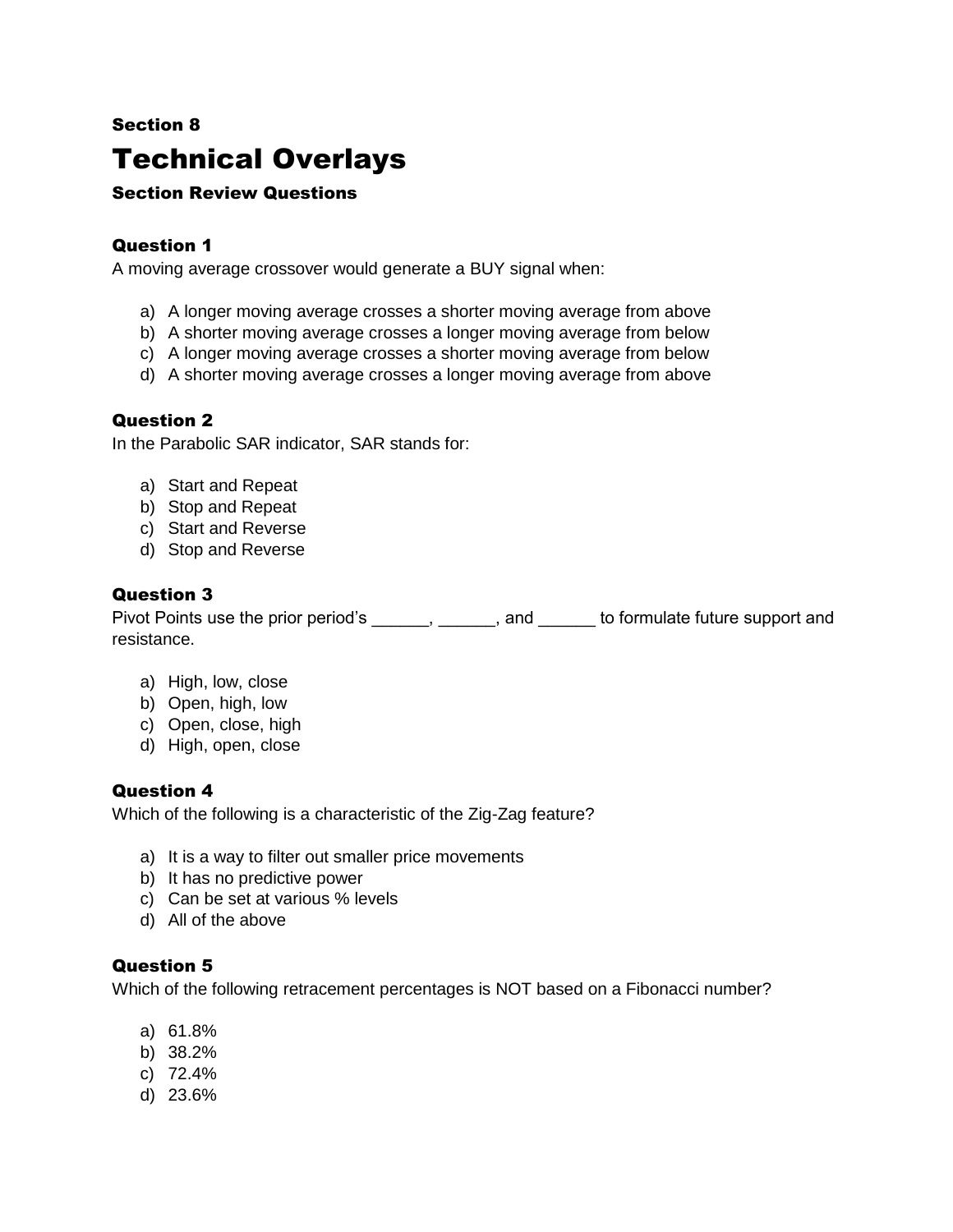## Question 6

Fibonacci retracement levels can be used as potential resistance or support areas and are based on which of the following?

- a) Average true range
- b) Moving average envelope
- c) Prior move
- d) Last six months trading activity